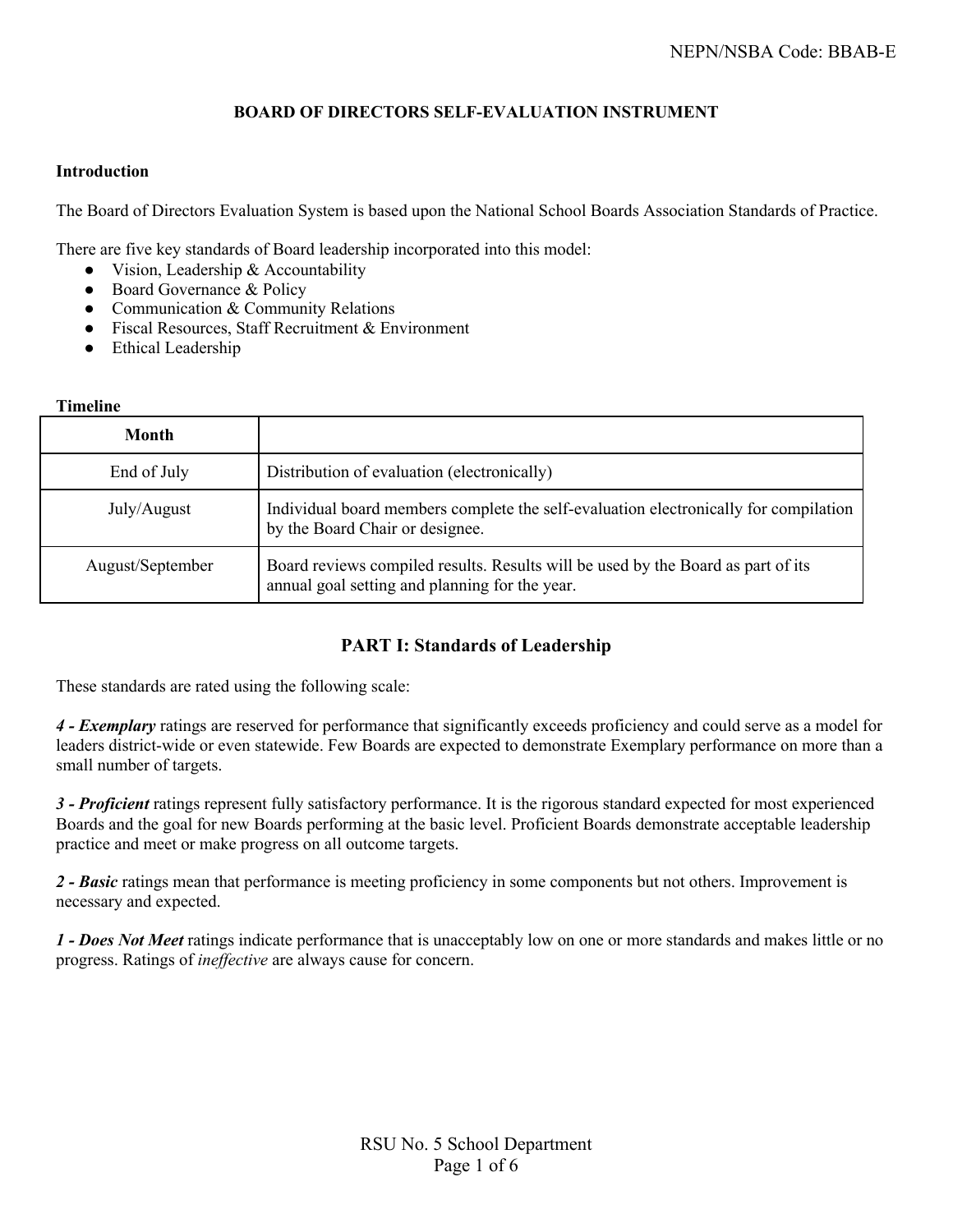## **Standard 1: Vision, Leadership & Accountability**

**Descriptor:** The Board of Directors commits to a vision of high student achievement and effective instruction, specifies clear goals to realize that vision, demands accountability for results, and supports continuous improvement of the district.

### **Possible Data Sources:**

- Alignment with District vision and mission statement
- Adherence to Standards of Ethics
- Established goals
- Board agendas
- Board presentations
- Board retreats
- Board communications
- Annual evaluation of the Superintendent
- Board self evaluation

## **Rating for Standard 1: Vision, Leadership & Accountability**

|                                                                                        | Exemplary | 3<br><b>Proficient</b> | <b>Basic</b> | <b>Does Not</b><br><b>Meet</b> |
|----------------------------------------------------------------------------------------|-----------|------------------------|--------------|--------------------------------|
| A. The Board develops a shared mission and vision that reflects                        |           |                        |              |                                |
| student achievement and community priorities, and communicates it<br>to the community. |           |                        |              |                                |
| <b>B.</b> The Board develops annual District goals in alignment with the               |           |                        |              |                                |
| District vision and mission and adopts a strategic plan developed by                   |           |                        |              |                                |
| the Superintendent to meet those goals. Goals are communicated to                      |           |                        |              |                                |
| the community.                                                                         |           |                        |              |                                |
| C. The Board regularly monitors progress on District goals, effective                  |           |                        |              |                                |
| instruction, and student achievement with data-based information.                      |           |                        |              |                                |
| D. The Board keeps informed about what children are learning                           |           |                        |              |                                |
| through reports on scholastic achievement, vocational programs, and                    |           |                        |              |                                |
| the impact of extra-curricular activities.                                             |           |                        |              |                                |
| E. The Board annually evaluates the job performance of the                             |           |                        |              |                                |
| Superintendent and monitors the progress made on the                                   |           |                        |              |                                |
| Superintendent's goals.                                                                |           |                        |              |                                |
| <b>F.</b> The Board conducts a self-evaluation to monitor its own                      |           |                        |              |                                |
| performance and participates in professional development, including                    |           |                        |              |                                |
| Board training and seminars.                                                           |           |                        |              |                                |

#### **Comments:**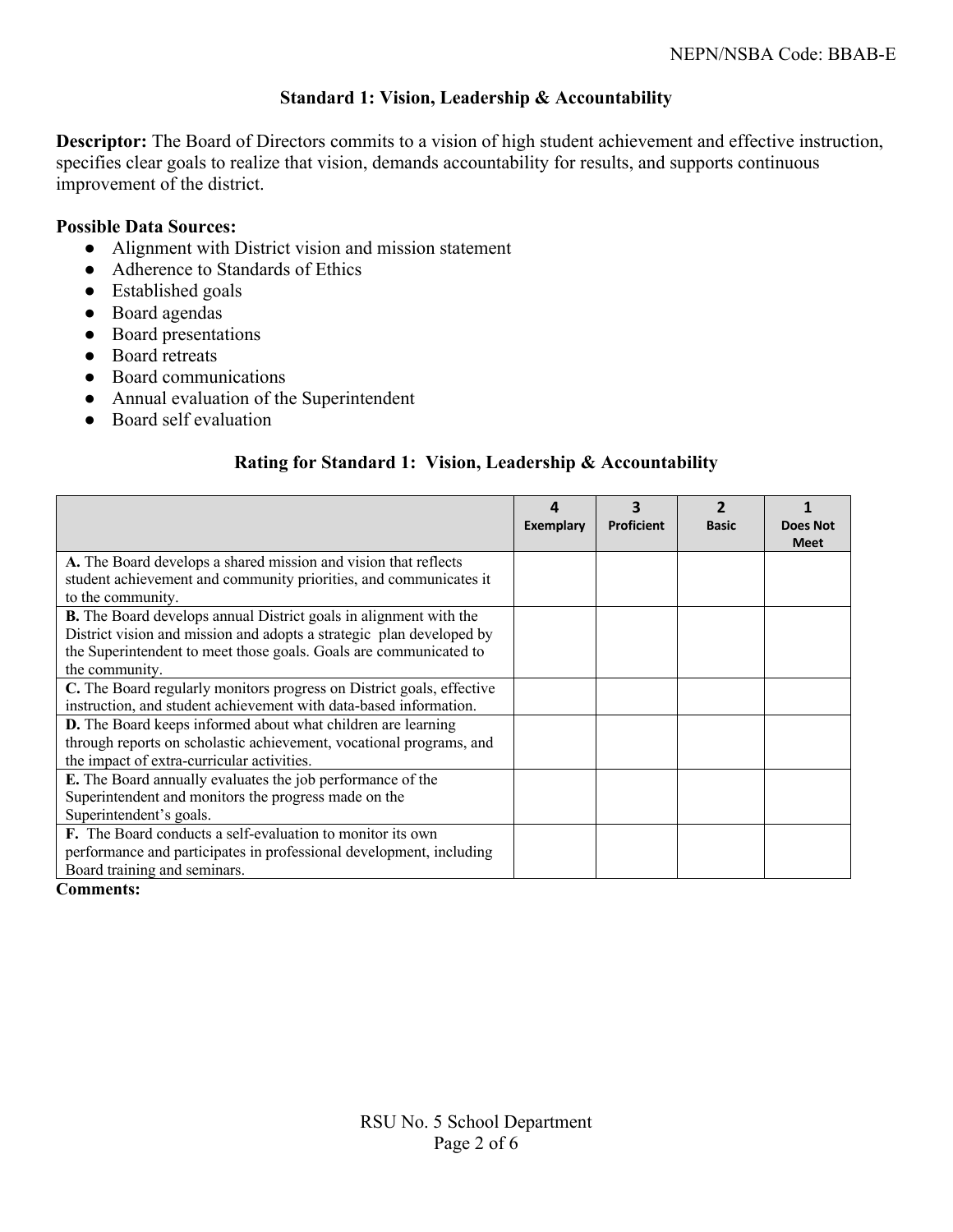## **Standard 2: Board Governance & Policy**

**Descriptor:** The Board of Directors works effectively as a team and collaborates with the Superintendent, exhibits a shared understanding of Board and Superintendent roles, maintains a set of Board operating procedures, and leads/governs the District through policy.

### **Possible Data Sources:**

- Date and agenda of annual orientation
- Policy review and updates
- Board policy manual
- Board orientation materials
- Attendance and state-mandated trainings

## **Rating for Standard 2: Board Governance & Policy**

|                                                                        | <b>Exemplary</b> | <b>Proficient</b> | <b>Basic</b> | <b>Does Not</b><br><b>Meet</b> |
|------------------------------------------------------------------------|------------------|-------------------|--------------|--------------------------------|
| A. The Board and Superintendent participate in an annual retreat to    |                  |                   |              |                                |
| build team relationships, review roles, responsibilities, and Board    |                  |                   |              |                                |
| operations, and orient new Board members.                              |                  |                   |              |                                |
| <b>B.</b> The Board has a procedure in place for regularly reviewing   |                  |                   |              |                                |
| existing policies and developing new ones.                             |                  |                   |              |                                |
| C. The Board closely adheres to its own procedures, protocols, and     |                  |                   |              |                                |
| policies for effective Board operations.                               |                  |                   |              |                                |
| D. The Board clearly understands its governance role and               |                  |                   |              |                                |
| responsibilities, adheres to open meeting laws, and delegates district |                  |                   |              |                                |
| operation responsibilities to the Superintendent.                      |                  |                   |              |                                |
| E. Board members publicly support the decision of the majority and     |                  |                   |              |                                |
| speak with a unified voice.                                            |                  |                   |              |                                |
| F. Board leadership acts as a mentor to new members to help them       |                  |                   |              |                                |
| learn the ropes and provides new members with a detailed               |                  |                   |              |                                |
| explanation of the Board's mission.                                    |                  |                   |              |                                |

#### **Comments:**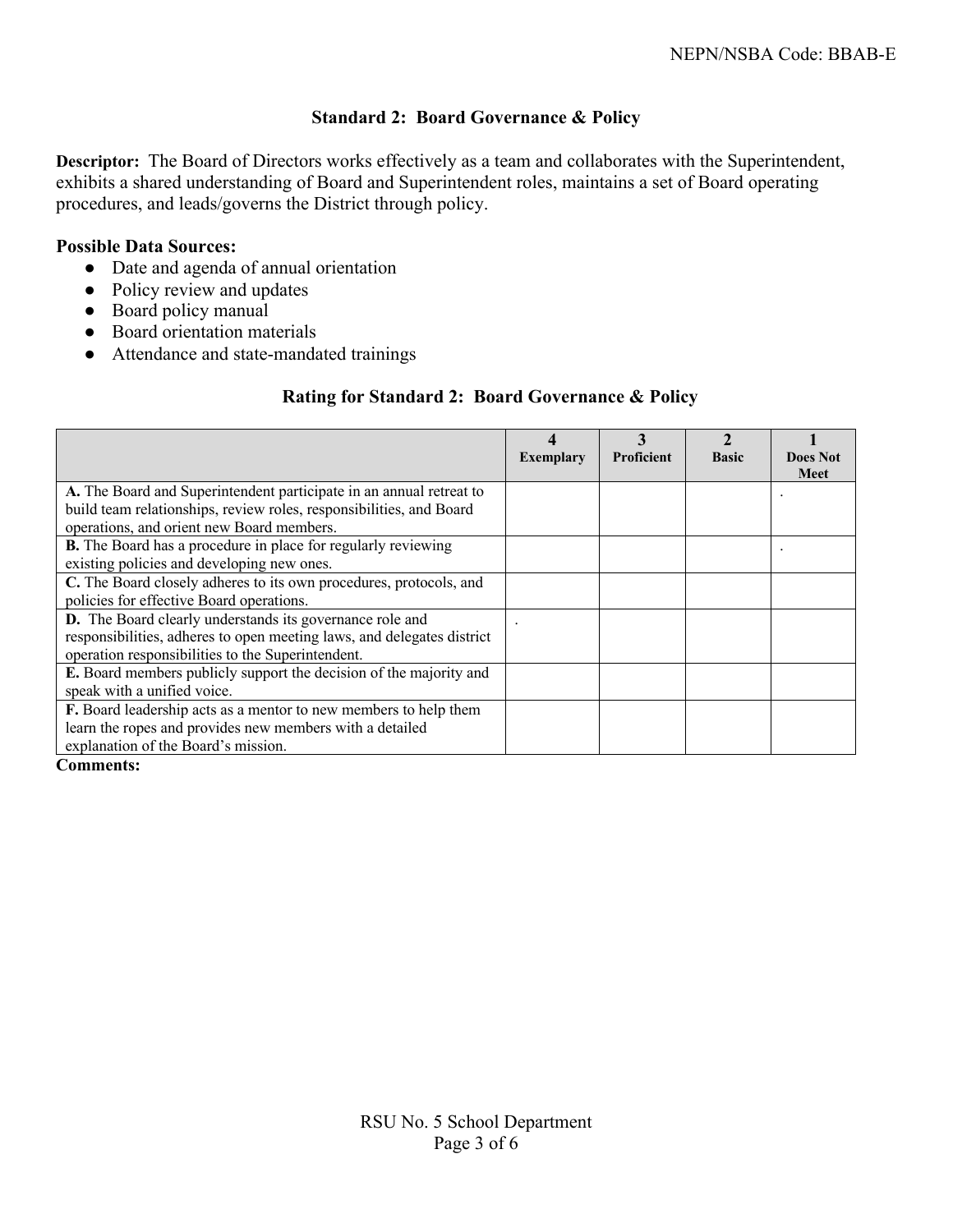## **Standard 3: Communication & Community Relations**

**Descriptor:** The Board of Directors effectively communicates with the Superintendent and the local community, represents community interests and values, and ensures District information and decisions are communicated to the community.

#### **Possible Data Sources:**

- Communication policies or procedures
- Schedules or invitations to community forums
- Reports or presentations on programs that demonstrate community partnerships
- Legislative meetings. Letters or advocacy efforts
- Newsletters and website
- Survey results

## **Rating for Standard 3: Communication & Community Relations**

|                                                                      | 4<br><b>Exemplary</b> | 3<br><b>Proficient</b> | <b>Basic</b> | <b>Does Not</b><br><b>Meet</b> |
|----------------------------------------------------------------------|-----------------------|------------------------|--------------|--------------------------------|
| A. The Board develops a collaborative relationship with the          |                       |                        |              |                                |
| Superintendent, keeping cooperation and respectful                   |                       |                        |              |                                |
| discussions at the center of its deliberations.                      |                       |                        |              |                                |
| <b>B.</b> The Board establishes effective communication with         |                       |                        |              |                                |
| parents, students, staff, and community members while                |                       |                        |              |                                |
| respecting the chain of command and lines of responsibility.         |                       |                        |              |                                |
| C. The Board works with the Superintendent to gain input             |                       |                        |              |                                |
| from the community using forums, surveys, or other vehicles,         |                       |                        |              |                                |
| following agreed-upon procedures.                                    |                       |                        |              |                                |
| <b>D.</b> The Board actively promotes support for the District       |                       |                        |              |                                |
| through its vision and promoting educational opportunities for       |                       |                        |              |                                |
| all students.                                                        |                       |                        |              |                                |
| <b>E.</b> The Board is an advocate for the District's interests with |                       |                        |              |                                |
| legislators and other elected officials.                             |                       |                        |              |                                |

**Comments:** 

## **Standard 4: Fiscal Resources, Staff Recruitment & Environment**

**Descriptor:** The Board of Directors oversees the fiscal conditions of the District, aligns resources to meet District goals, ensures appropriate policies for staff recruitment and retention, supports district wide learning and promotes conditions for health and safety.

#### **Possible Data Sources:**

- Process for budget development and adoption
- Communication materials, website, newsletters
- Facilities plan and schedule for updates
- Audit report
- Policy on recruitment and hiring
- Professional development plans

RSU No. 5 School Department Page 4 of 6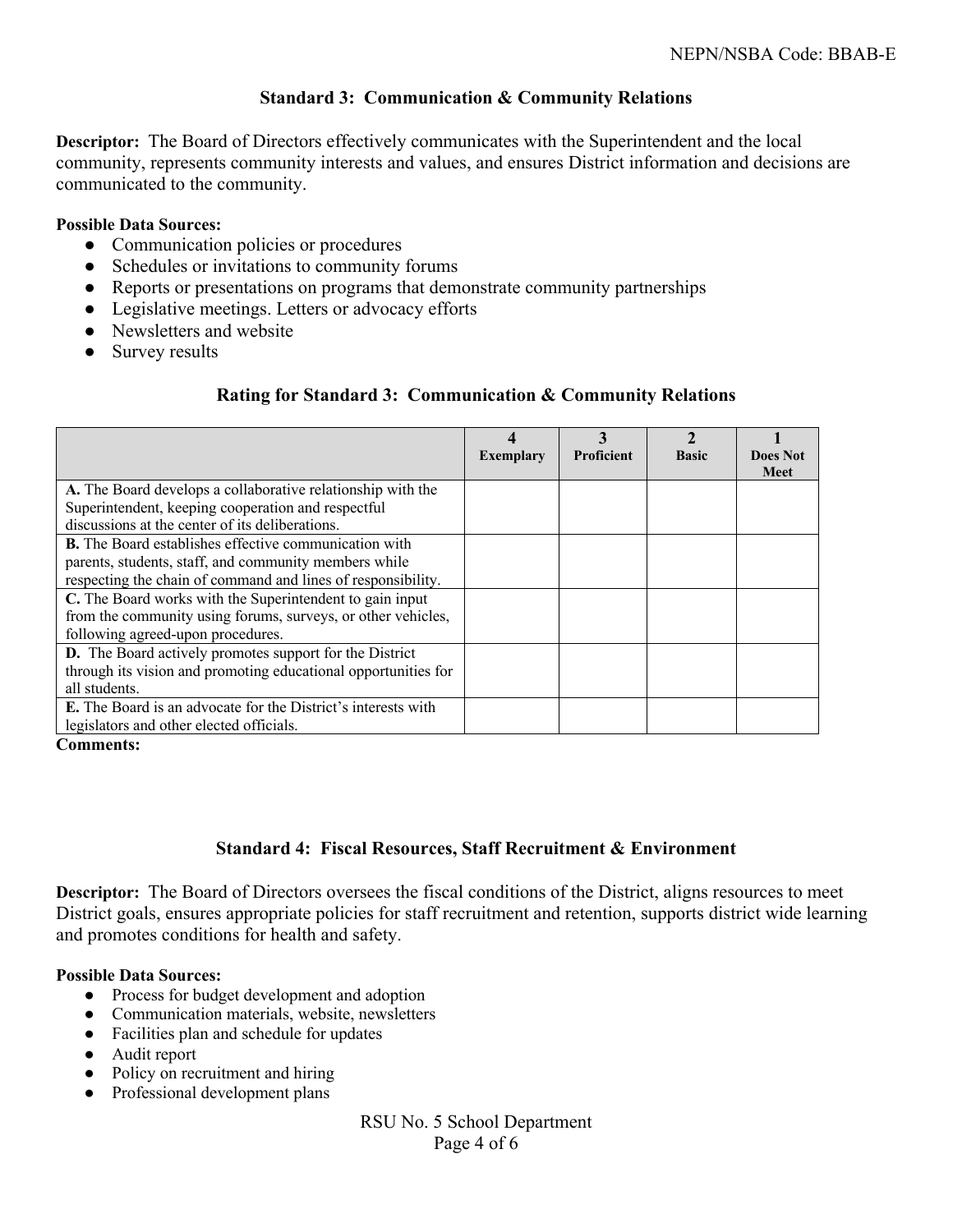|                                                                      |                  | 3                 |              |                                |
|----------------------------------------------------------------------|------------------|-------------------|--------------|--------------------------------|
|                                                                      | <b>Exemplary</b> | <b>Proficient</b> | <b>Basic</b> | <b>Does Not</b><br><b>Meet</b> |
| A. The Board adopts an annual budget that adheres to the             |                  |                   |              |                                |
| provisions of the law and allocates resources based upon the         |                  |                   |              |                                |
| District's vision, goals, and priorities for student achievement.    |                  |                   |              |                                |
| <b>B.</b> The Board keeps the community informed about the financial |                  |                   |              |                                |
| needs of the District, seeks cost savings and operational            |                  |                   |              |                                |
| efficiencies, and invites community input.                           |                  |                   |              |                                |
| C. The board monitors a facilities plan that meets student and       |                  |                   |              |                                |
| staff health and safety regulations and guidelines.                  |                  |                   |              |                                |
| <b>D.</b> The Board ensures that the finance committee functions in  |                  |                   |              |                                |
| accordance with regulatory requirements, reviews internal audit      |                  |                   |              |                                |
| findings, and responds appropriately.                                |                  |                   |              |                                |
| E. The Board supports the recruitment of highly effective            |                  |                   |              |                                |
| teachers, administration, and staff and provides professional        |                  |                   |              |                                |
| development and support.                                             |                  |                   |              |                                |

## **Rating for Standard 4: Fiscal Resources, Staff Recruitment & Environment**

**Comments:** 

# **Standard 5: Ethical Leadership**

**Descriptor:** The Board of Directors promotes the success of all students and staff, and conducts District business in a fair, respectful and responsible manner.

#### **Possible Data Sources:**

- Articulation or publication of plans and programs for student success
- Code of Ethics Policy
- Standards of Ethics

# **Rating for Standard 5: Ethical Leadership**

|                                                             | <b>Exemplary</b> | 3<br><b>Proficient</b> | <b>Basic</b> | <b>Does Not</b><br><b>Meet</b> |
|-------------------------------------------------------------|------------------|------------------------|--------------|--------------------------------|
| A. Board members are able to speak their minds without      |                  |                        |              |                                |
| fear of being ostracized.                                   |                  |                        |              |                                |
| <b>B.</b> Board handles conflict openly and constructively. |                  |                        |              |                                |
| C. Board members actively promote the belief in the         |                  |                        |              |                                |
| success of all students in the district.                    |                  |                        |              |                                |
| D. Board members act as conscientious role models and       |                  |                        |              |                                |
| exhibit professionalism.                                    |                  |                        |              |                                |
| E. Board members exercise authority only as a board as a    |                  |                        |              |                                |
| whole and recognize that no individual board member has     |                  |                        |              |                                |
| authority to take individual action on behalf of the Board. |                  |                        |              |                                |
| <b>F.</b> Board members avoid conflicts of interest and     |                  |                        |              |                                |
| appropriately disclose if one arises.                       |                  |                        |              |                                |
| G. Board has adopted and annually reaffirms its code of     |                  |                        |              |                                |
| ethics.                                                     |                  |                        |              |                                |

### **Comments:**